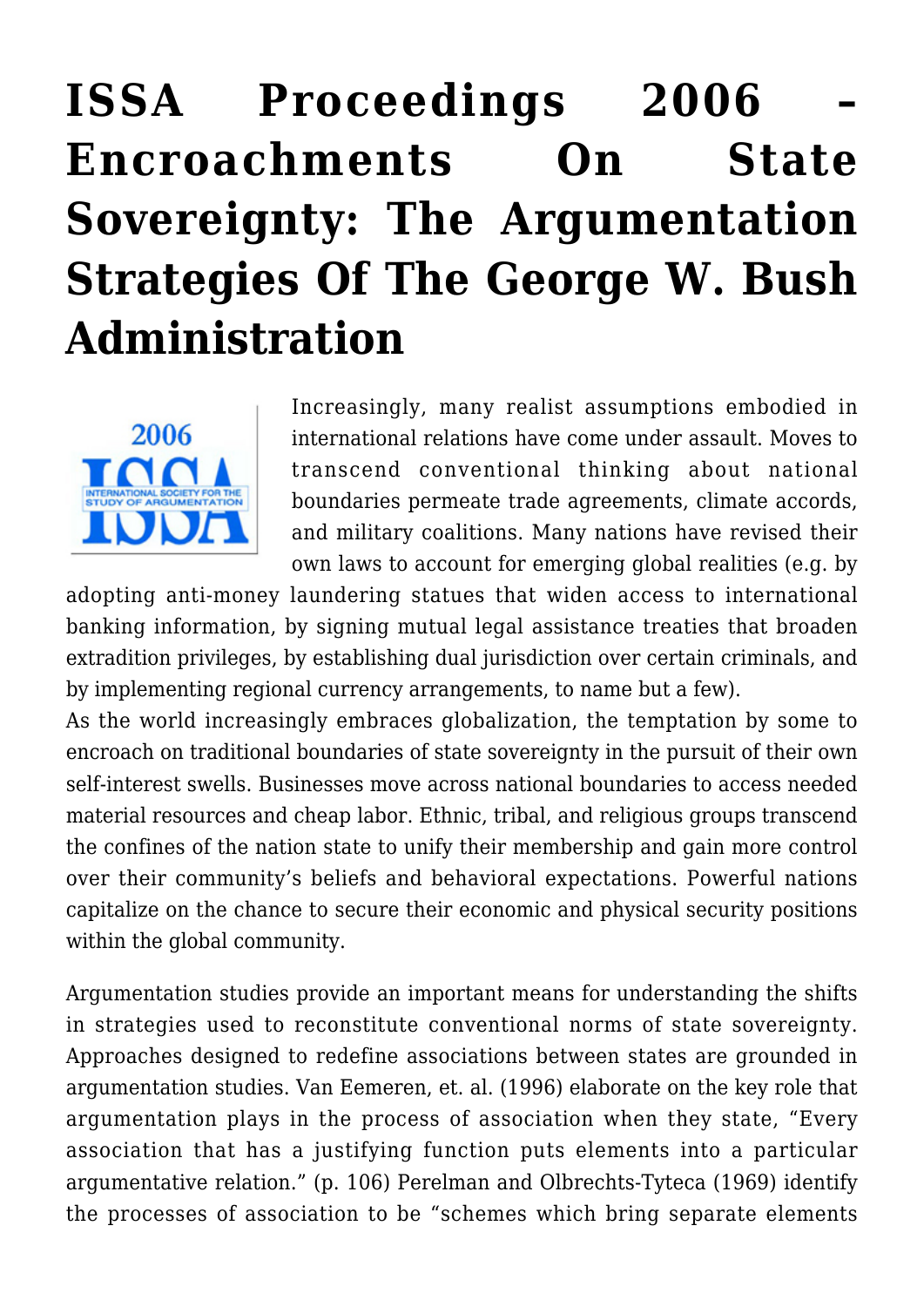together and allow us to establish a unity among them, which aims either at organizing them or at evaluating them, positively or negatively, by means of one another." (p. 190) They identify a typology of associational argument that includes quasi-logical argumentation, argumentation based on the structure of reality, and argumentation that establishes the structure of reality. They also explicate the meaning of argumentative strategies of dissociation (also involved in recharacterizing of government legitimacy) when they note, "Dissociation, on the other hand assumes the original unity of elements comprised within a single conception and designated by a single notion. The dissociation of notions brings about a more or less profound change in the conceptual data that are used as the basis of the argument." (pp. 411-12)

This essay examines the Bush administration's strategic use of arguments by association and dissociation to build its public case for regime change in Afghanistan. The case study has merit for the broader topic of encroachments on the boundaries of state sovereignty because it deals with an extreme situational context of redefined sovereignty, i.e. where the leadership of one state relieved another of its legitimacy throughout the broad international community. The Bush's administration's public case for using military force in Afghanistan demonstrates not only the incremental erosion of a state's powers commonly expected in the globalization era, but in a broader sense, illuminates argumentative strategies for justifying the complete ouster of a sovereign government.

#### 1. *The Taliban's Initial "Choice"*

In the immediate aftermath of the attacks of 9/11, the Bush administration publicly presented the Taliban with a choice. They could take actions to qualify as a member of the civilized international community or they could accept an unqualified association with bin Laden and the al-Qaeda terrorists housed within their borders. Bush used quasi-logical argumentation to reduce both terrorists and the states associated with terrorists into a singular threat that embodied Perelman and Olbrecht-Tyteca's associational qualities of homogeneity, comparability, and similarity. Bush announced, "We will make no distinction between the terrorists who committed these acts and those who harbor them." (*Federal Document Clearing House,* Sept. 11, p. 2) With this new standard of enmity, the administration focused public attention on who the Taliban would choose as their ally, while removing the option of deciding whether the Afghan leaders wished to associate with either al-Qaeda or those battling terrorists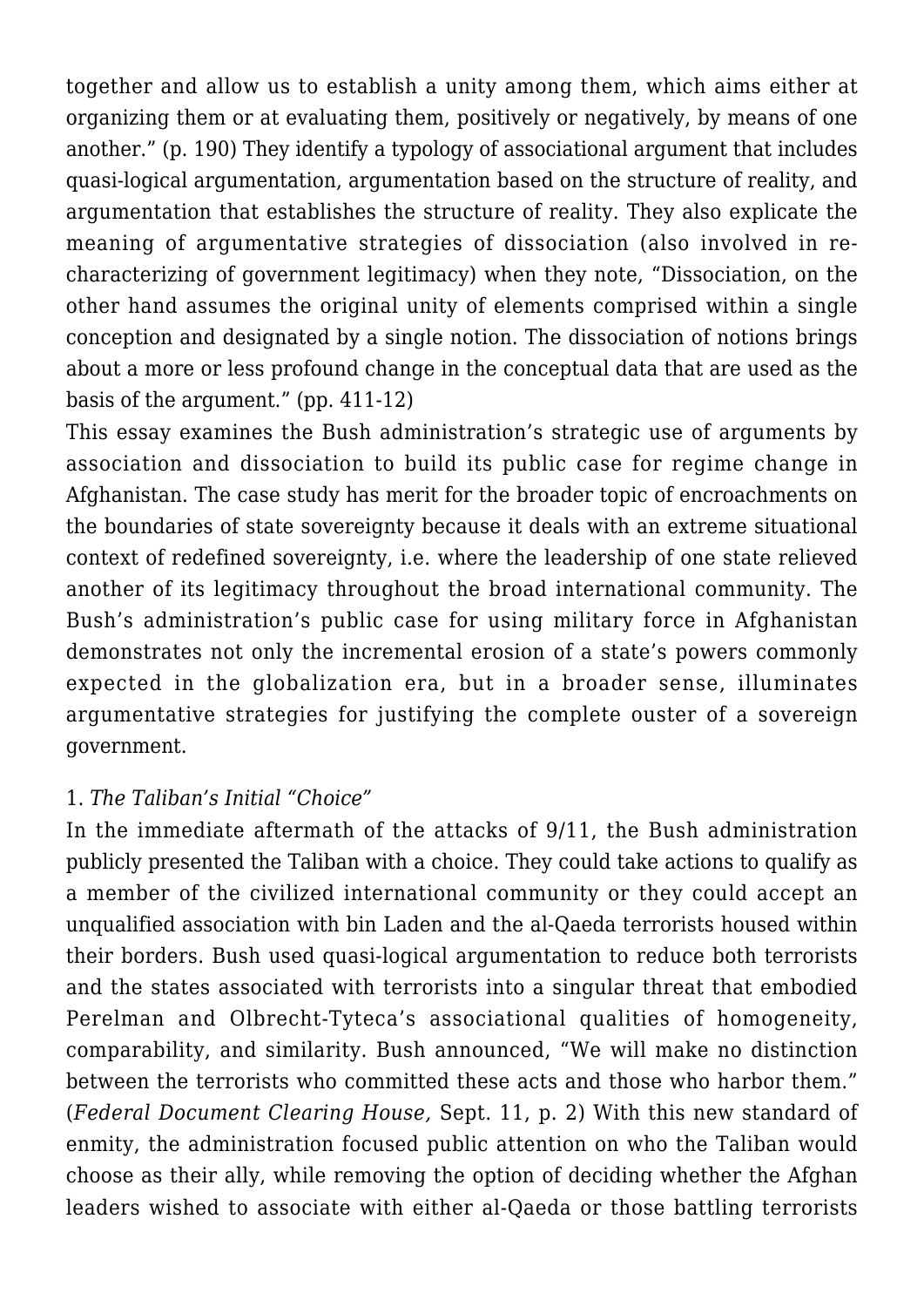around the globe.

For a brief period, the administration publicly presented arguments that structured reality in a way that appeared to permit the Taliban to retain its status as Afghanistan's government (albeit, even then, not as a fully internationally recognized entity). Secretary of State Colin Powell stressed the sequential argumentative opening available to the Taliban when he noted, "Perhaps these states [which sponsor terrorism] . . . will now come to their senses that it is not in their interest, now that the entire international community is mobilized – it is not in their interest to continue acting this way, because they will risk further isolation and increasing pressure if they participate in such activities. And hopefully the message will get through, and they'll start to change past patterns of behavior." (*Federal News Service*, Sept. 26, p. 3) Powell's argumentative scheme suggested that the Taliban had the opportunity to move past their prior bad acts with terrorists and gain legitimacy with the American government by obliging Bush's request for extradition.

A more focused examination of the argumentative context of the administration's offer, however, reveals that the explicit choice the Bush team announced was refuted implicitly by their other associational strategies. In multiple ways the Bush administration removed any choice by publicly associating the Taliban with terrorists. Bush, for example, immediately followed his publicly broadcast demands to the Taliban with the statement, "These demands are not open to negotiation or discussion." (*Federal Document Clearing House,* Sept. 20, p. 4) Bush's pronouncement recalled the U.S. no-negotiation/no concession terrorism policy, a mandate in public force since the Nixon administration's adoption of the Israeli response to the terrorist attacks in the 1972 Olympic Games. The evocation of America's public posture against terrorists invited the public to equate the Taliban with historical terrorists that had plagued the nation, not as the legitimate government of a foreign nation.

The Bush administration underscored the Taliban's equivalency with terrorists by articulating a strikingly different course of action for the list of nations that the United States officially recognized around the world. Secretary of Defense Donald Rumsfeld drew the distinction when asked whether the United States had demanded any help from NATO less than a month after the 9/11 attacks. He replied, " . . . we recognize that every country has its own circumstance, it has its own neighborhood, it has its own history, and each country will make a judgment as to the kinds of ways that it can be helpful in dealing with the problem of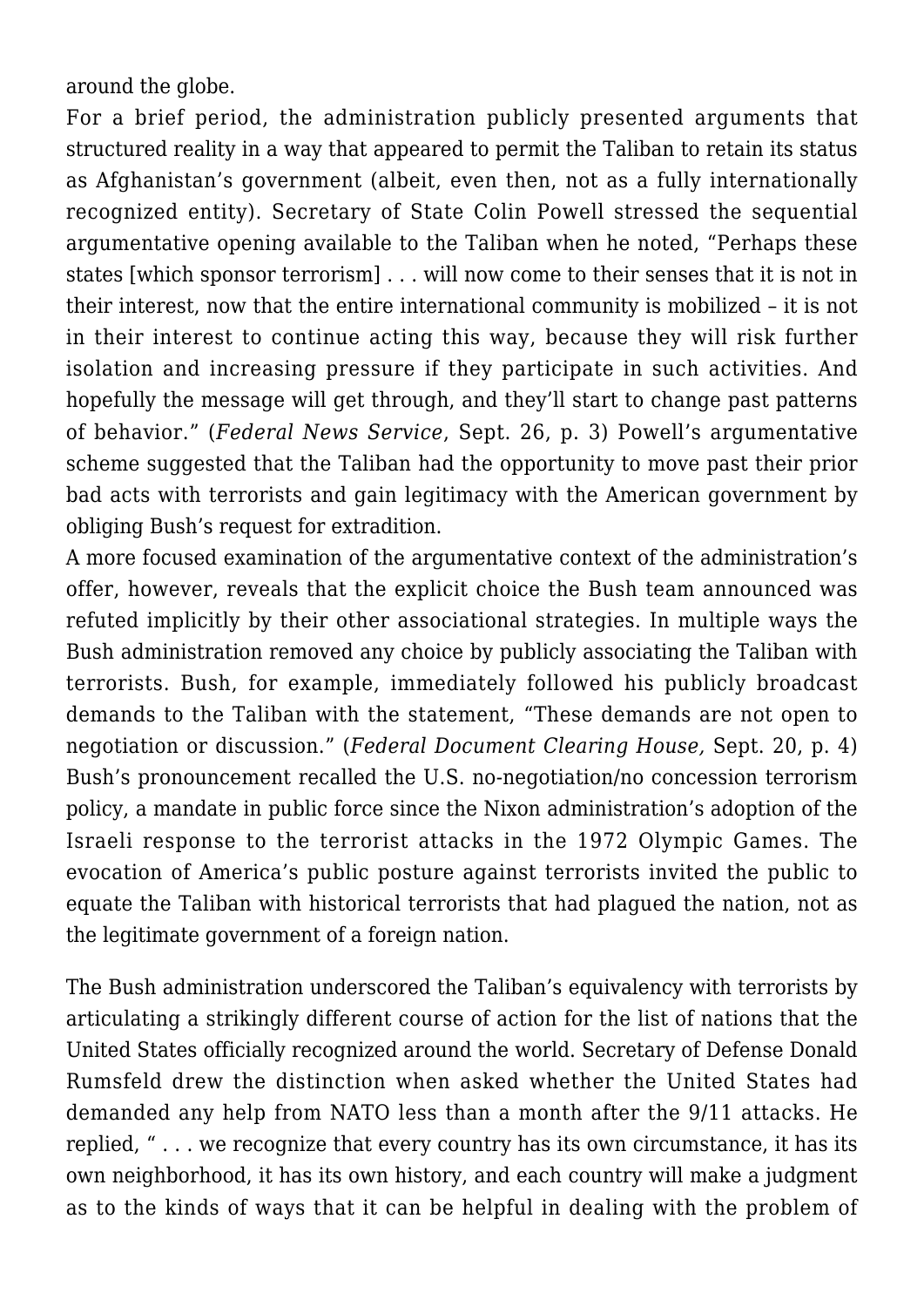international terrorism. And we do not make demands. (*Federal News Service*, Oct. 5, p. 2) Since Bush was making explicit and focused demands on the Taliban, that group, by inference, lacked the decision-making latitude afforded official states in the international community.

Finally, Bush's central demand to the Taliban underscored the group's lack of state status. In short, Bush demanded extradition when he publicly declared in a speech delivered before the U.S. Congress that the Taliban had to "Deliver to United States' authorities all of the leaders of al Qaeda who hide in your land." (*Federal Document Clearing House,* Sept. 20, p. 4) Within this context of international terrorism policy, Bush's call for extradition of the al-Qaeda leadership appeared on its face to reinforce the Taliban as the legitimate government of the Afghani people. The legal basis for the Bush administration's position recalled the Reagan administration's interpretation of state responsibilities related to terrorism embodied in international law. Robert McFarlane, Reagan's head of his National Security Council, relayed that group's understanding of the U.N. charter as the following:

The commission of terrorist violence by one state against the personnel and facilities of another is clearly an unlawful use of force under the U.N. Charter; *this includes instigating or assisting private groups or individuals in the commission of such acts.* The state which is the target of terrorist violence has the right, in accordance with Article 51 of the U.N. Charter, to act in legitimate selfdefense including, if necessary, the use of appropriate force . . . . Such use of force without the consent of the host state is entitled only when the host country is unable or unwilling to take effective action. [emphasis mine] (McFarlane, 1984) Correspondingly, extradition agreements with foreign states become a key, growing centerpiece of America's response to terrorism. The Reagan administration passed the Terrorist Protect Act of 1985, a law that granted the United States joint jurisdiction with foreign states over individuals who murdered or assaulted American citizens abroad. The Clinton administration broadened the global scope of terrorist extradition by securing a record number of mutual legal assistance treaties with forty nations. (Winkler, 2006) As the agent targeted for action in Bush's extradition demand, the Taliban appeared to function in the capacity of the governing body of a foreign state.

Viewed from the perspective of argumentation theory, however, the Bush administration's extradition demand reinforced the Taliban's lack of status as the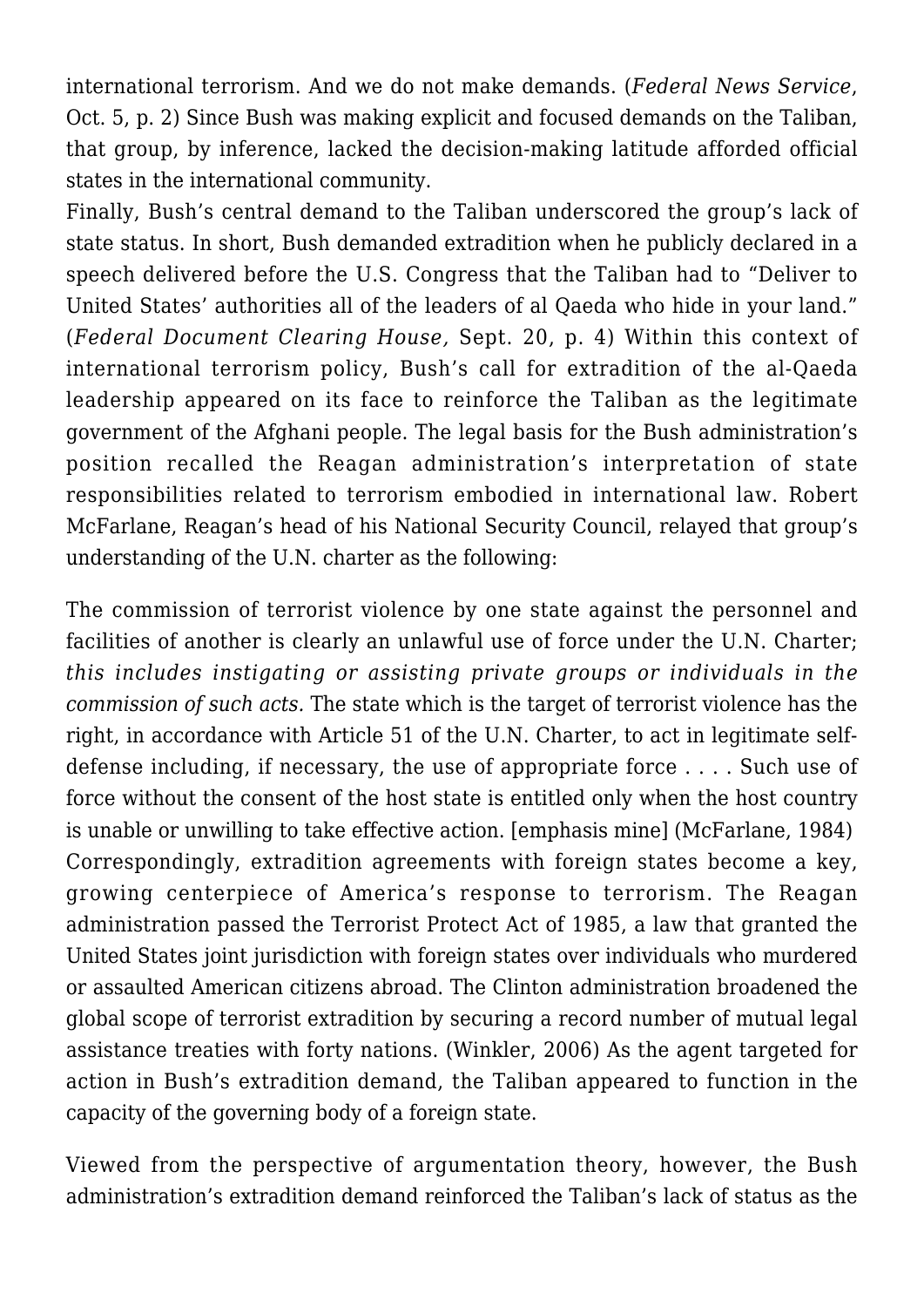legitimate government of Afghanistan. Calls for extradition between governments typically fall within what Goodnight (1981) has referred to as the technical sphere of argument. Extradition functions argumentatively as a legal matter between the judicial systems of two countries according to the constraints of treaties or other binding agreements. In the case of the Taliban, the Bush administration did not have the option of allowing its extradition demand to channel through the normal technical sphere of argument. The Taliban, having only been recognized as the official government of Afghanistan by Saudi Arabia, the United Arab Emirates, and Pakistan, had no extradition treaty with the United States. Bush's shift of the extradition demand into the public sphere left the status of the Taliban ambiguous, as they had no internationally recognized legal system to protect those housed within their own borders.

Without the option to extradite the leadership of al-Qaeda, the Taliban was left with no legal means for complying with Bush's demands. If they captured members of al-Qaeda and forcibly removed those prisoners to the United States, the action would constitute kidnapping under international declarations related to terrorism agreed to in Bonn (1978), Venice (1980), and Ottawa (1981). (McFarlane, 1984) Acts of kidnapping routinely appear in U.S. counts of international terrorism and are tallied to inform the Secretary of State's determinations of which nations qualify as a state sponsors of terror.

In short, the Bush administration laid the argumentative groundwork for denying the Taliban status as the government of Afghanistan at the same time it was explicitly offering them a choice of amnesty and perhaps a chance to elevate their status as the recognized head of Afghanistan. When the Taliban publicly announced that al-Qaeda were the "guests" of Afghanistan, the United States removed any competing option for government legitimacy. As Powell argued, "The president made it clear from the very beginning that if the Taliban regime did not turn over Osama bin Laden and the al Qaeda organization resident in Afghanistan, that they had essentially designated themselves as a terrorist regime. They did not. And they have to pay the consequences, and the Taliban government must now go, because they are part and parcel to al Qaeda." (*Federal News Service*, Oct. 24, p. 7) The quasi-logical argument was now complete; Al Qaeda and the Taliban had been publicly leveled into a homogenous threat entity. Having unequivocally removed the option of reconsideration of the Taliban's status as a legitimate government, the Bush administration utilized three associational moves that integrated the relationship of terrorism and the state. These included public arguments about state-sponsors of terrorism, about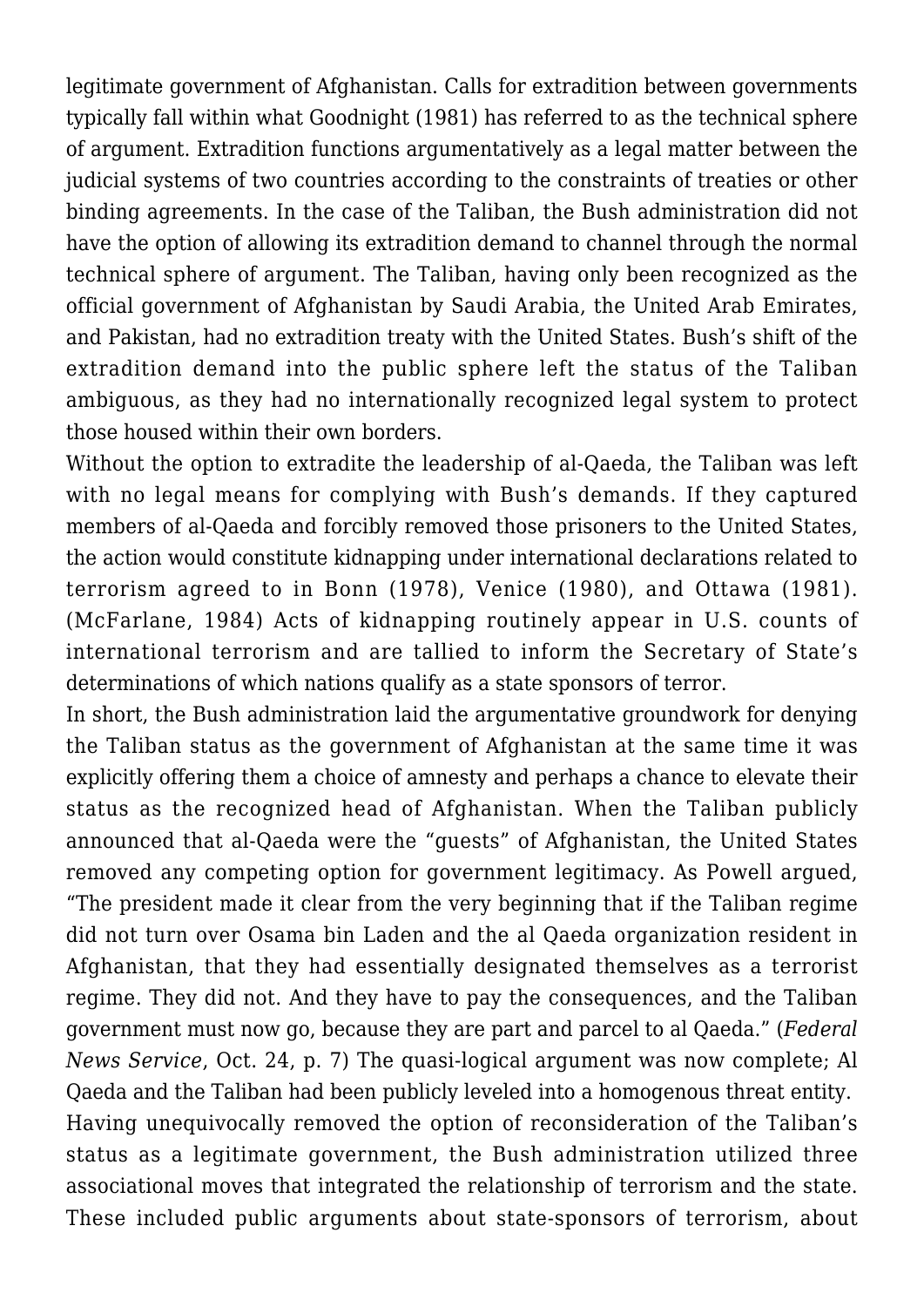terrorist states, and about terrorist-supported states. Given the flexible meaning of the terrorist label, (Weimann & Winn, 1994; Jenkins, 1975; Pillar, 2001; Laqueur, 1987), the Bush administration's utilization of the various combinations of the terrorism/state relationship articulated a public argument strategy for encroaching on state sovereignty with wide potential application around the globe.

## 2. *State-Sponsor of Terrorism*

In the aftermath of the Iranian hostage crisis, the United States passed the Export Administration Act of 1979. The act gave the U.S. Secretary of State power to designate the label of state sponsors of terrorism to foreign nations who had supported multiple acts of international terrorism. Nations placed on the list are subject to various export controls, including no arms-related exports, controls over dual-use exports, restrictions on economic assistance, and financial restrictions on items such as high-cost defense contracts, U.S. government licenses, and tax credits for income earned in the listed countries. At the time of the 9/11 bombings, Afghanistan was not on the U.S. list of state-sponsors, principally because the U.S. had not formally recognized the Taliban as the official government of that nation.

Despite the seeming lack of relevant application to Afghanistan, the Bush administration still raised the specter of state-sponsorship of terrorism as it articulated the early argumentative foundations of its war on terror. Vice President Dick Cheney maintained in internal administration meetings that statesponsors of terrorism were critical to the war on terror, given that confronting states was easier than confronting non-state actors. (Woodward, 2002) Publicly, Rumsfield justified the focus on state sponsors of terrorism, when he argued, "Those terrorist networks could not operate successfully without the support of countries and businesses and banks and people and non-governmental organization that harbor and finance and facilitate and tolerate them." (*Federal Document Clearing House,* Sept. 23, p. 1) The arguments both in public and private revealed the Bush administration's reluctance to abandon the usage of state-sponsorship as a justification for retaliatory military action in the terrorism arena.

At various points in their public statements, the Bush administration appeared to reinforce the Taliban as a state-sponsor of terrorism. The unacceptable activities commonly associated with the occupants on the list, such as harboring or providing safe haven for fugitives or offering logistical support, do appear in the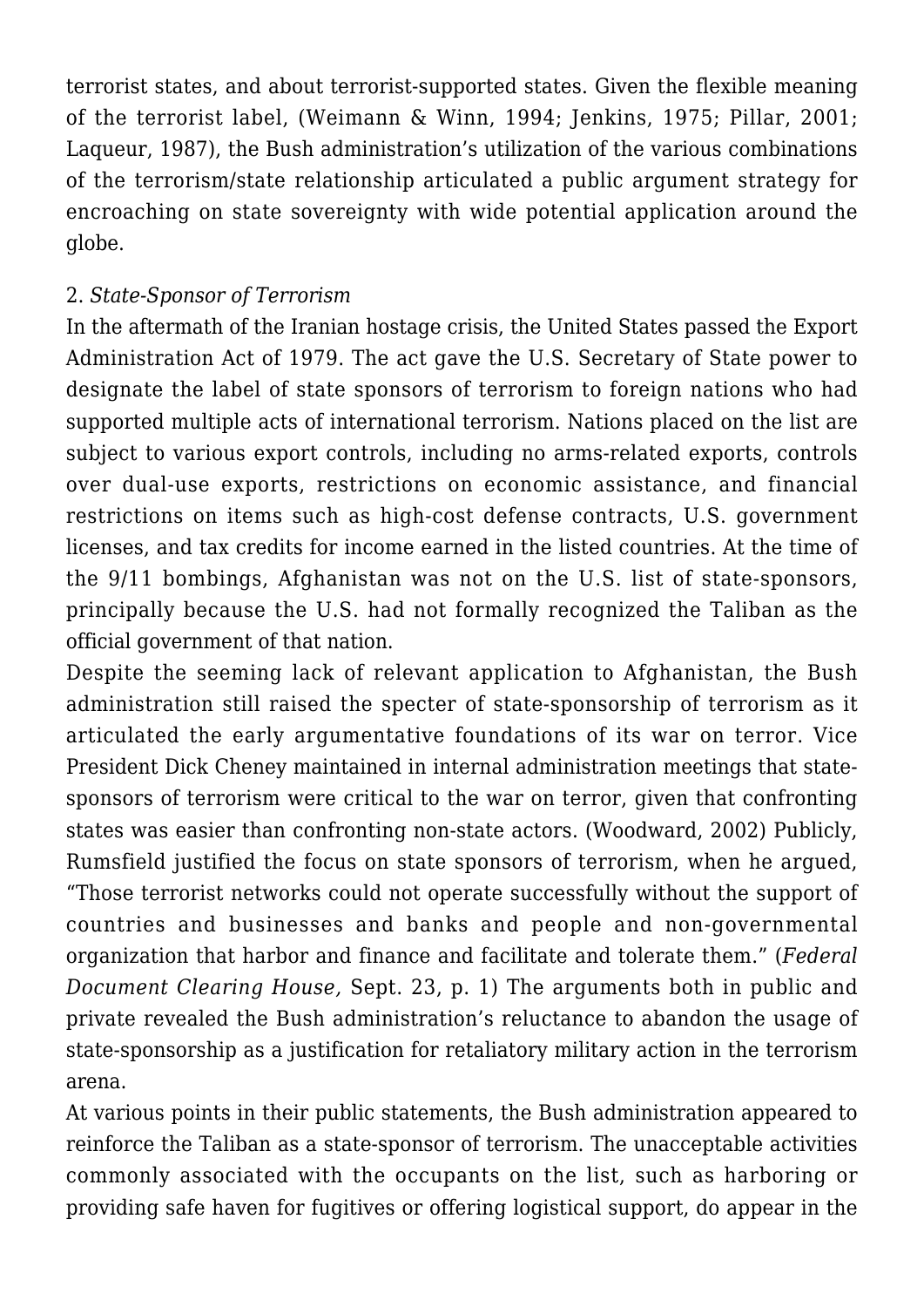administration's public characterizations of the Taliban. Bush, for example, maintained, " . . . we condemn the Taliban regime. It is not only repressing its own people, it is threatening people everywhere by sponsoring and sheltering and supplying terrorists." (*Federal Document Clearing House*, Sept. 20, p. 4) In short, the Bush administration explicitly argued that the Taliban was a sponsor of terrorism.

However, administration spokesperson simultaneously avoided equating the Taliban with the state portion of the state-sponsor label in their discourse justifying the U.S. military operation in Afghanistan. Powell focused on the spatial associational relationship of al-Qaeda to Afghanistan. He maintained, "Our campaign objective is to go after the Al Qaeda organization and its leader, Osama bin Laden. The headquarters of this organization and Osama bin Laden are located in Afghanistan . . . . We are focusing on Al Qaeda and focusing in Afghanistan." [emphasis mine] (*Federal Document Clearing House*, Oct. 3, p. 2) The strategy left open the question of who was permitting al-Qaeda to remain within the borders of Afghanistan.

The administration bolstered its refusal to identify the Taliban as the government of Afghanistan by utilizing the appearance-reality strategy of disassociation. As Perelman and Olbrects-Tyteca (1969) illuminate, "the effect of determining reality is to dissociate those appearances that are deceptive from those that correspond to reality." (p. 416) Rumsfeld attempted to unveil the Taliban's deception by encouraging his audience to recognize that the Taliban did not fully control Afghanistan. He reduced the Taliban's influence to only portions of the country, when he argued, "We also seek to raise the cost of doing business for foreign terrorists who have chosen Afghanistan from which to organize their activities and for the oppressive Taliban regime that continues to tolerate terrorist presence in those portions of Afghanistan which they control." (*Federal News Service,* Oct 7, p. 1) He further isolated those members of the Taliban that supported al Qaeda by suggesting that they did not represent either the interests of the Afghan people or even the Taliban itself as a whole. He argued, " . . . the only way that the Afghan people are to be successful in heaving the terrorist network out of their country is to be successful against the Omar's – that portion of Taliban and the Taliban leadership that are so closely linked to the al Qaeda. And certainly we are working with the elements on the ground that are interested in overthrowing and expelling that group of people." (*Federal News Service,* Oct. 12, p. 3) The Bush administration treated the Taliban as a group of extremist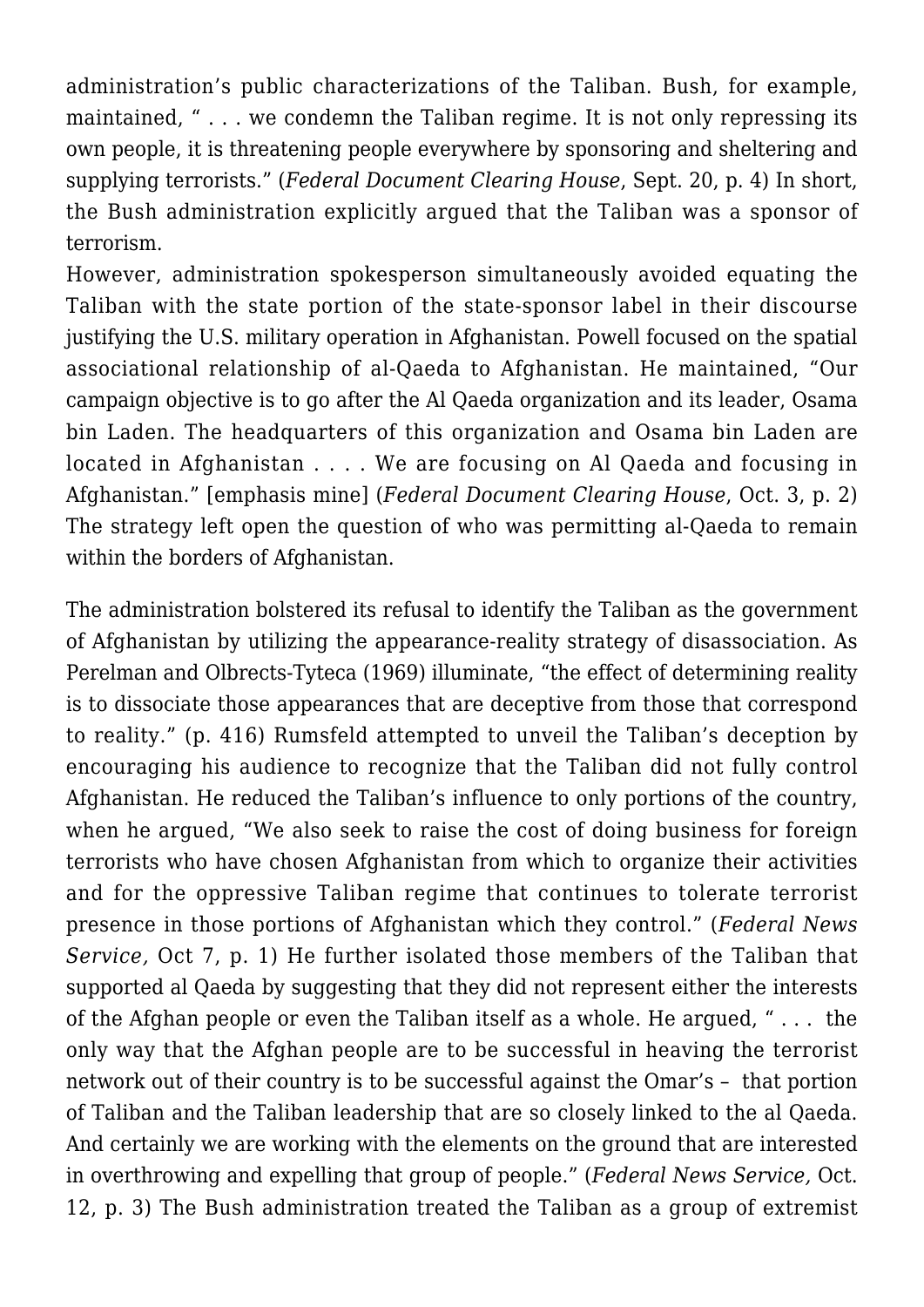individuals, not as the legitimate, representative government of Afghanistan.

The Bush administration further attempted to break the connecting linkages between the Taliban and the Afghan state by focusing public attention on the certain defining elements of a nation-state. The Bush camp reiterated the conventional expectations of the nation-state, while noting that those elements were not present in U.S. campaign against the Taliban and al-Qaeda. As Rumsfeld surmised, ". . . there are not a lot of high-value targets. I've pointed out that the Taliban and the Al Qaeda do not have armies, navies and air forces – and that's clear, they don't. I've, therefore, characterized this conflict, this campaign, this so-called war, as being notably different from the others." (*Federal News Service*, Oct. 7, p. 5) By breaking the conventional linkage between the state and the Taliban occupation, the Bush administration hoped for a profound shift in the audience's perspective about considering the Taliban as the established government of Afghanistan.

By highlighted the Taliban as a sponsor of terrorism without qualifying the group as a state, the Bush administration created a potentially powerful new association in America's arsenal against terrorism. Capitalizing on the American's public acceptance of sharp consequences for those who sponsor terrorism, the administration expanded the range of actors who could potentially qualify for executive action. Groups falling short of internationally recognized governing entities could invite a retaliatory response against a state as a whole.

## 3. *The Terrorist State*

To augment the claim that the Taliban did not qualify as the legitimate governing body for the people of Afghanistan, the Bush administration also adopted a public strategy of depicting the group as a terrorist government. The decision to justify the Taliban as leading a terrorist state recalled an approach first used in the twentieth century by the George H. W. Bush administration to depict Saddam Hussein. After Iraq's invasion of Kuwait of August 1990, the first Bush administration faced rapidly declining public support for a U.S. military response to the situation. To remedy that problem, administration spokespersons described all of the Iraqi leader's actions (setting oil wells on fire, preventing Americans from leaving the country, occupation of Kuwait, and capture of Kuwaiti oil reserves) as acts of terrorism. Such a strategy was in accordance with polling data that showed the American public would only support a military response in the situation to halt the spread of a terrorist threat. (Winkler, 2006)

Applied in the context of Afghanistan, the characterization of the Taliban as a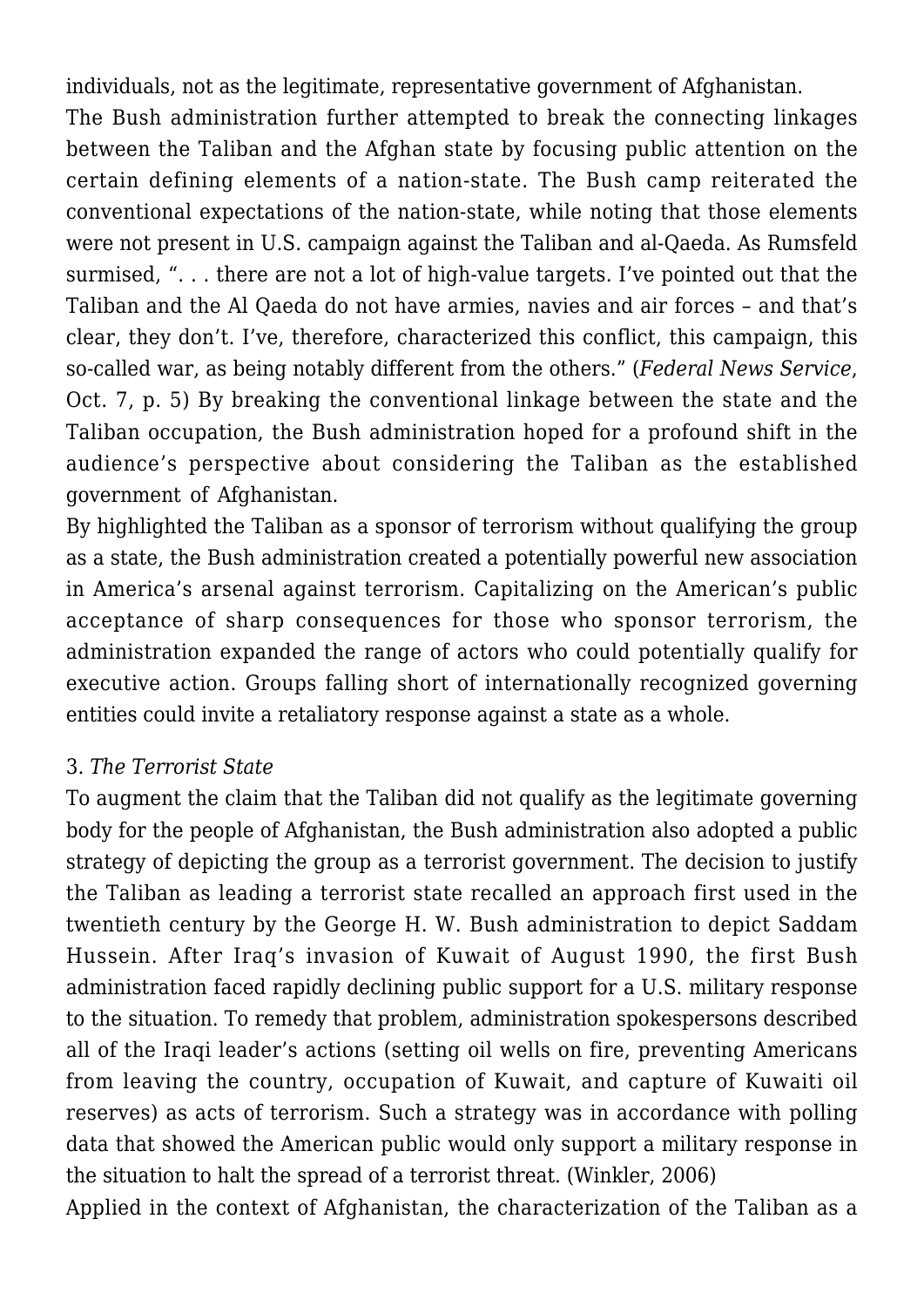terrorist state did not focus on a single leader, but to the entire ruling party. To make the case that the Taliban was a terrorist government, the administration transformed the people of Afghan from national citizens into victims of terrorism. Rumsfeld, for example, referenced the U.S. humanitarian mission to bring food aid into Afghanistan as "feeding and assisting the victims of the Taliban regime." (*Federal News Service*, Oct. 8, p. 2)

Data used to establish the barbarity of the Taliban reinforced the terrorist image by focusing on civilian atrocities, particularly the plight of women. The administration compared the role of women before the Taliban came into power (i.e. when they had high participation rates in government, the educational system, and the health care system) to the lack of personal autonomy experienced by women under Taliban rule. Rumsfeld recounted the shift when he noted, "Then the Taliban took over, and they forbade schooling for girls over the age of eight, banned women from working, restricted their access to medical care, and brutally enforced restrictive dress codes, and even beat women for the crime of laughing in public." (*Federal News Service,* Nov. 19, p. 2) Bush reinforced the barbarity by added that, "Women are executed in Kabul's soccer stadium. They can be beaten for wearing socks that are too thin." (*Federal News Service*, Nov. 11, p. 3) Laura Bush compared the treatment of women under the Taliban with other women living in the Muslim world. She concluded, "The poverty, poor health, and illiteracy that the terrorists and the Taliban have imposed on women in Afghanistan do not conform with the treatment of women in most of the Islamic world, where women make important contributions in their societies. Only the terrorists and the Taliban forbid education to women. Only the terrorists and the Taliban threaten to pull out women's fingernails for wearing nail polish." (Nov. 17, p. 1)

Laura Bush insisted that the children of Afghanistan were equally at risk. She explained, "Long before the current war began, the Taliban and its terrorist allies were making the lives of children and women in Afghanistan miserable. Seventy percent of the Afghan people are malnourished. One in every four children won't live past the age of five, because health care is not available." (Nov. 17, p. 1) Using women and children as a representative part of society as a whole, the Bush administration underscored the depravity the Taliban utilized against innocent members of their community.

Beyond cataloging acts against women and children, the Bush administration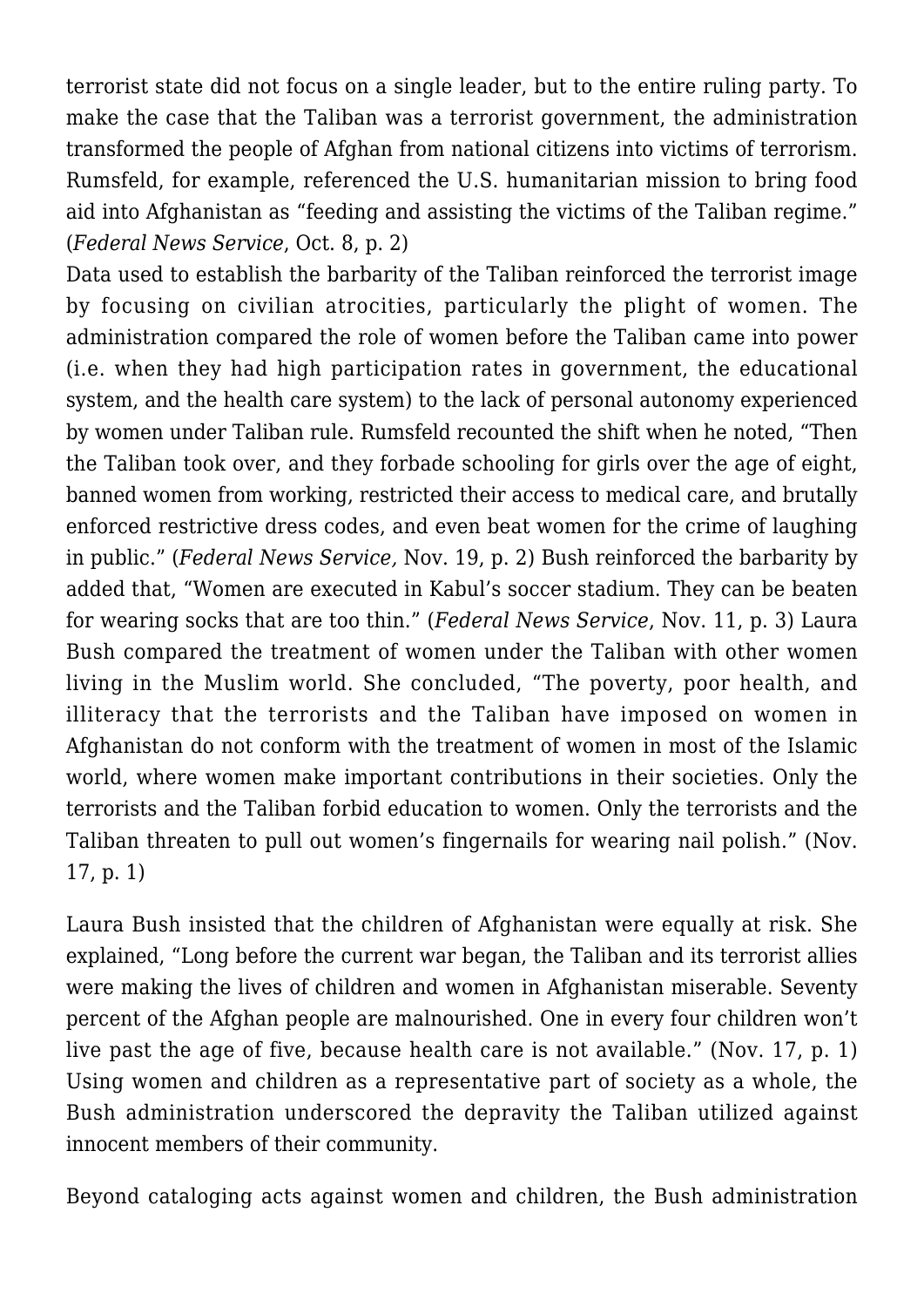argued more broadly about the controlling, totalitarian impulses of the terrorist Taliban regime. Rumsfeld attempted to describe the broad nature of the problem when he stated,

… Men are routinely jailed for the most trivial offenses: too short a beard, possession of a television. Religion can be practiced only as Taliban dictate. They have their Ministry of Vice and Virtue, which enforces their rules. And while the Afghan people live in poverty, the terrorist oppressors spend millions of dollars training people and sending them all over the globe to kill people. They traffic in opium, worsening the conditions of Muslims throughout the world. At a time when millions of Afghans are starving, in search of food and water, they have disrupted the distribution of international aid, seized warehouses of food intended for the poor, and created catastrophic starvation. (*Federal News Service*, Nov. 13, p. 2)

The Bush administration associated the actions of the Taliban, including both their control obsession and their lack of concern for the Afghan people, to establish that the group was simply unfit to serve as the legitimate government of Afghanistan.

The Bush camp used an argument by analogy to bolster its case that the Taliban were nothing more than a terrorist government. At the memorial service for the victims lost at the Pentagon on 9/11, Rumsfeld compared the Taliban, by inference, to the Nazis and Communists of the 20th century. He explained, "In the last century, this building existed to oppose two totalitarian regimes that sought to oppress and rule other nations. And is it is no exaggeration of historical judgment to say that, without this building and those who work here, those two regimes would not have been stopped or thwarted in their oppression of countless millions. But just as those regimes sought to rule and oppress, others in this century seek to do the same by corrupting a noble religion." (*Federal Document Clearing House*, Oct. 11, p. 2) Bush drew a similar parallel when he stated, "Like the fascists and totalitarians before them, these terrorists – Al Qaeda, the Taliban regime that supports them and other terror groups across our world – try to impose their radical views through threats and violence." (*Federal Document Clearing House,* Nov. 6, p. 1). By implicit reference to the Nazis and the Communists (two groups that had widespread global influence), the Bush administration associated the plight of the Afghan people under Taliban rule to other nations who might become the next terrorist states.

The Bush administration magnified its case that the Taliban regime was terrorist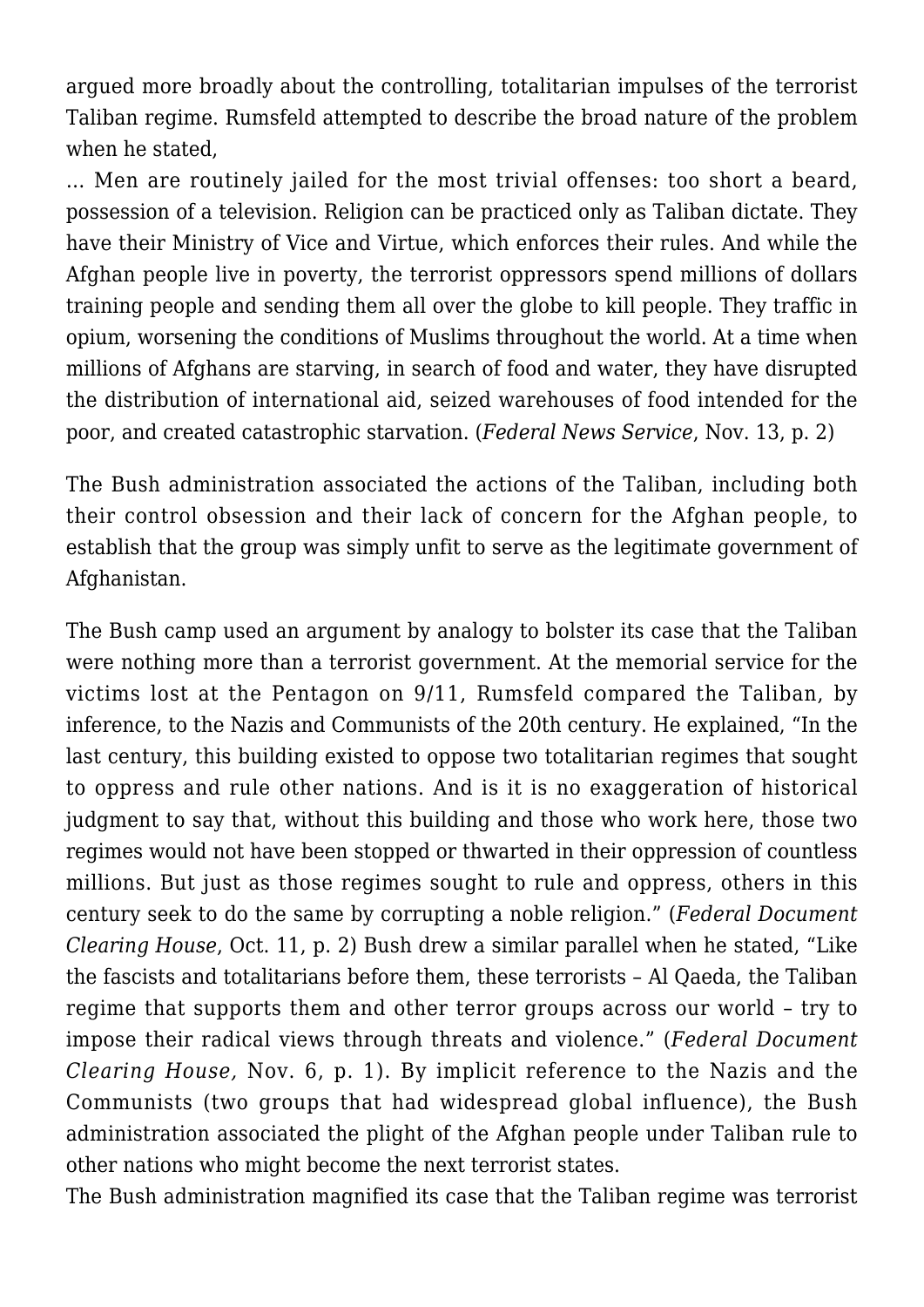by maintaining that the atrocities it cited were only a small portion of the total calamities in progress. Expounding on the dictatorial rule of the Taliban, Bush spokespersons explained that many horrors went unreported due to the threatening tactics of the Taliban. Rumsfeld demonstrated the strategy by relaying a personal story from his own travels to Afghanistan: "And I asked this World Food person, who is knowledgeable about it, why don't we hear nongovernmental organizations talking about the fact that their warehouses are broken into, the materials are taken, their workers are beaten? And the answer is, it's very simple – the Taliban will shoot their people if they do, so they keep their mouths shut." (*Federal News Service,* Nov. 1, p. 10) The underreporting of the brutality, coupled with the gruesome atrocities that did surface in administration portrayals, invited the public to assume that life under the Taliban was horrific, if not comparable to being held hostage and tortured.

Finally, the Bush administration built the case for the barbarity of the Taliban regime by focusing on that group's response to the U.S. military in Afghanistan. Faced with mounting questions related to whether American forces were killing and harming civilians as they attempted to root out al Qaeda and their supporters, Bush spokespersons explained that those casualties were a result of the Taliban's terrorist tactics. Administration officials claimed that the Taliban used innocent civilians as human shields. Rumsfeld indicated, "We know of certain knowledge they're putting anti-aircraft batteries on top of buildings in residential areas for the purpose of attracting bombs so that, in fact, they can then show the press that civilians have been killed." (*Federal News Service*, Nov. 1, p. 10) Demonstrating that the Taliban's willingness to sacrifice innocent civilians for small public relations victories reinforced the terrorist nature of the regime.

The association of the Taliban with terrorist acts invited reduced conventional expectations of state sovereignty rights and privileges for the regime. The Taliban's cruelty to its own people undercut the legitimacy of the regime's claim that al-Qaeda were only guests on its land, with no deeper associational relationship. Further a terrorist state, that is only marginally, if not wholly, unconcerned with establishing the safety of its citizenry, warrants outside assistance to protect the citizenry. Finally, if the Taliban was cruel to its own populations in the present day, the group's domination might spread to others in the region if left to continue unabated.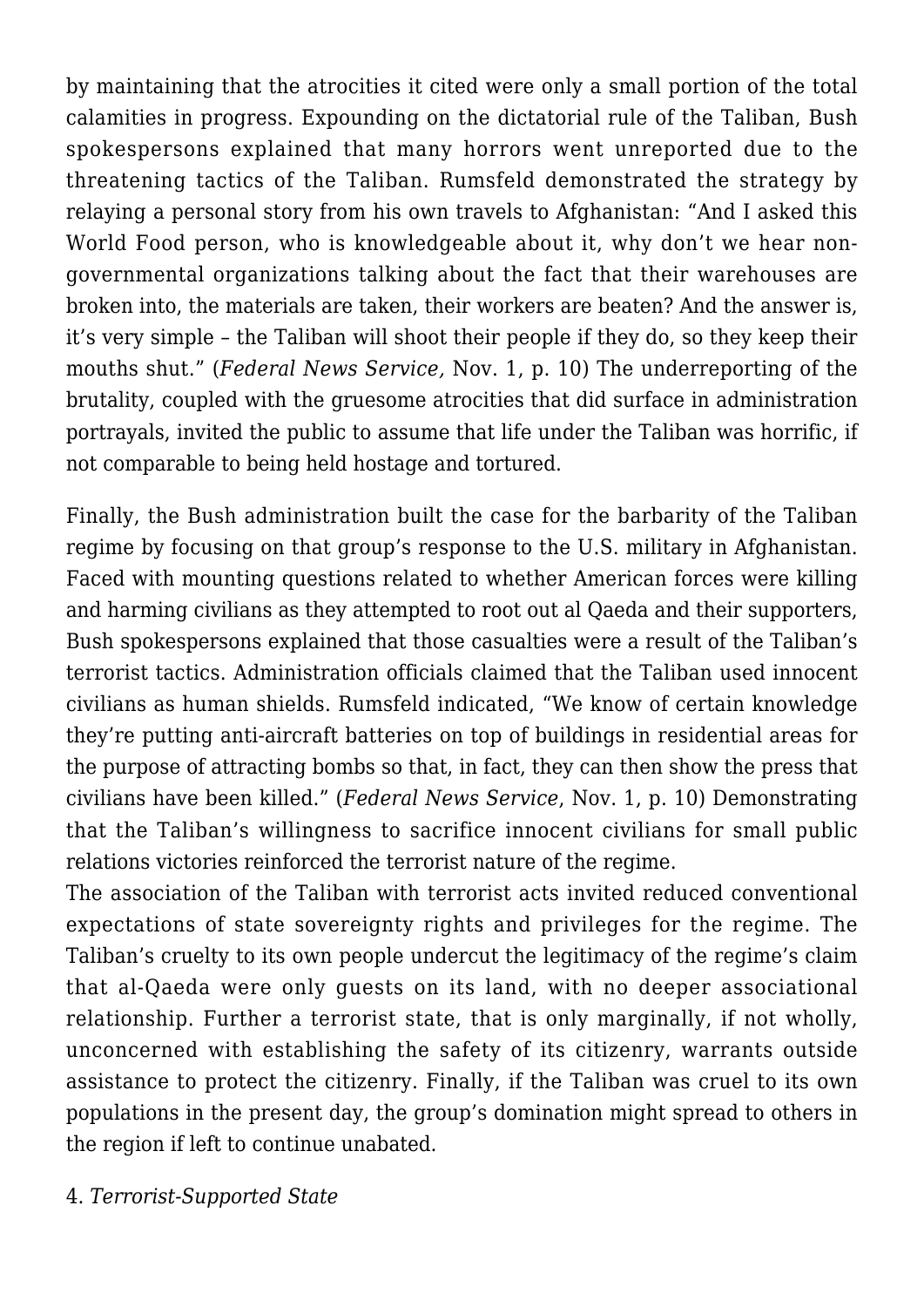On November 15, 2001, Dick Cheney introduced a new phrase to describe the possible relationship between terrorism and foreign states: a "terrorist-supported state." (*Federal News Service*, Nov. 15, p. 4) The phrase borrowed from the logic of the state sponsor label, implying that the existence of one group (here the governing Taliban regime) was dependent on the support of another (the al-Qaeda terrorist network). While administration spokespersons did not explicitly repeat Cheney's new label, several did reinforce the association. Laura Bush reiterated the message by delivering a radio address designed to "kick off a world-wide effort to focus on the brutality against women and children *by the al Qaeda terrorist network and the regime it supports in Afghanistan, the Taliban*." [emphasis mine] (Nov. 17, p. 1) Bush himself, articulated the new way of examining the relationship between terrorists and states when he stated, "The leadership of Al Qaeda has great influenced in Afghanistan and supports the Taliban regime in controlling most of the country. In Afghanistan, we see Al Qaeda's vision for the world." (*Federal Document Clearing House*, Sept. 20, p. 3) Publicly, the Bush administration never argued the definitional standards for what constituted a terrorist-supported state. Instead, after the initial period of choice publicly offered prior to military operation, the Bush team presented the two entities (al-Qaeda and the Taliban) as one and the same. Bush spokespersons labeled them both as foreign (Rumsfeld, *Federal News Service,* Oct. 7, p. 2), as invaders (Rumsfeld, Federal News Service, Oct. 12, p. 6) and as criminals. (Bush, *Federal Document Clearing House,* Sept 20, p. 4) Both entities had military targets that, when struck by ordinance from the U.S. military operation in Afghanistan, could undermine their effectiveness. (Bush, *Federal Document Clearing House*, Oct. 7, p. 1)

Perhaps the most resonant point of homogeneity leveled by the Bush administration against the Taliban and al-Qaeda concerned the topic of weapons of mass destruction. Rumsfeld was unequivocal about al-Qaeda's desire to obtain a wide range of weapons that could inflict widespread damage. He argued, "The short answer is, we know of certain knowledge that al Qaeda has, over the years, had an appetite for acquiring weapons of mass destruction of various types, including nuclear materials . . . . Any terrorist network that ends up acquiring weapons of mass destruction, as I've said on other occasions, is a danger to the world, a real danger to the world. Those weapons have the capability of killing many more than thousands – into the hundreds of thousands of people." (*Federal News Service,* Nov. 1, p. 4) Coupled with a willing state, the chance of procurement potentially escalates, making the probability of terrorists acquiring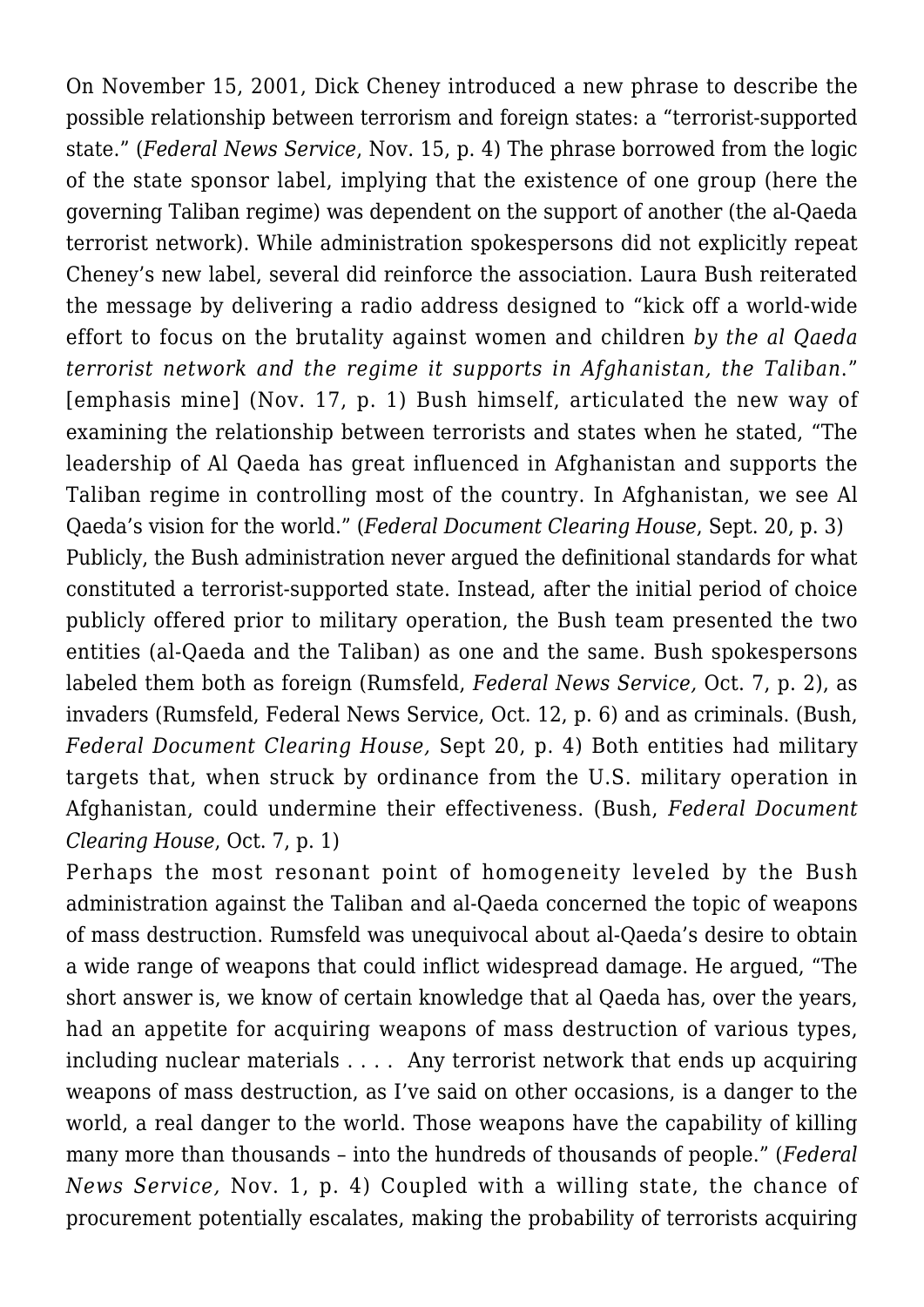weapons of mass destruction rise.

Constituted as members of the same threat entity with common characteristics and interests, the Taliban and al-Qaeda together became a justification for U.S. claims of self-defense under the United Nations Charter for the attacks of 9/11. With al-Qaeda culpability for the attacks established, the removal of both bin Laden's network and the members of the Taliban could be argued as warranted. The removal to a non-state actor functionally means that the al-Qaeda group would move to another nation to establish its residency. For the Taliban, however, the removal equated with a loss of the sovereign right to govern.

#### 5. *Summary and Conclusions*

The Bush administration laid the argumentative groundwork for associating the Taliban with al-Qaeda from the early days following the 9/11 attacks. While publicly proclaiming that it was providing the Taliban a choice to reenter the community of civilized nations, the Bush camp used association and dissociation to render the Taliban part of a terrorist network. Constrained by the conventional warrants embodied in the administration's discourse, the Taliban lacked the diplomatic and judicial channels to meet Bush's demands.

Having subsequently determined to remove the Taliban from its ruling position over Afghanistan, the administration reconstituted the interplay of associative mergers between terrorism and states. State sponsors of terrorism became transformed into any group (not simply any offending state) that would aid alleged terrorists. With public expectations supporting stiff penalties for foreign states that sponsored terrorism, the argumentative move helped prepare the audience to accept unconventionally harsh and overt removal strategies targeting a foreign regime.

The creation of the Taliban regime as a terrorist state established argumentative topoi for usage of such associational strategies in the future. States can be defined as terrorist by how the leadership treats the innocent women and children within its borders, as the randomness of atrocities has been a longstanding characteristic of terrorism. Totalitarianism and repression of freedom reinforce the depiction of the terrorist state, because of the close linkage between fear and terror with the willingness to accept restrictions on freedom.

Finally, the utilization of the terrorist-supported state has expansive implications for which states might qualify for potential upheaval. Given the myriad of methods that a terrorist group might use to support a ruling party, virtually any state could find itself subject to such a label. With the pressures of globalization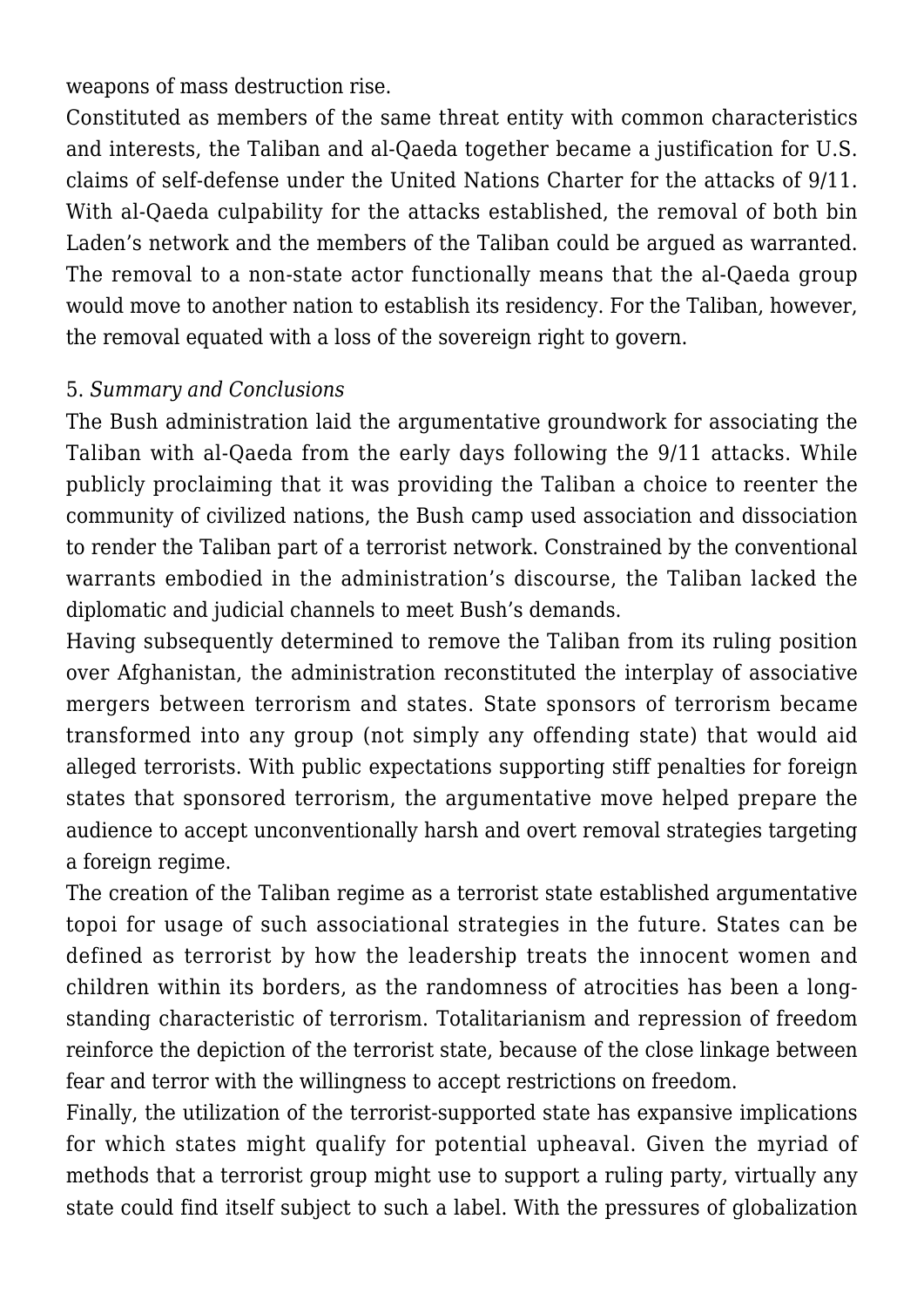increasingly redefining the relationships between and among states, critical attention to flexible threat characterizations such as terrorist-supported states are imperative.

## **REFERENCES**

Bush, G. W. (2001). *Federal document clearing house political transcripts. Lexis Nexis Academic.* Georgia State University, Pullen Library. 6 Dec. 2001.

Bush, G. W. (2001). *Federal news service. Lexis nexis academic.* Georgia State University, Pullen Library. 6 Dec. 2001.

Bush, L. (2001). *Federal news service. Lexis nexis academic.* Georgia State University, Pullen Library. 6 Dec. 2001.

Goodnight, T. G. (1981). "The personal, technical, and public sphere of argument: A speculative inquiry into the act of deliberation." *Journal of the American Forensics Association*, 18, 214-27.

Hybel, A. R. (1993). *Power over rationality: The Bush administration and the gulf crisis.* Albany, NY: State University of New York Press.

Jenkins, B. *International terrorism: A new mode of conflict.* Los Angeles: Crescent.

Laqueur, W. (1987). "Reflections of terrorism." (pp. 378-92) *The terrorism reader.* Ed. Laqueur, W & Alexander, Y. New York: NAL Penguin.

McFarlane, R. C. (1984, Aug. 15). Memo to Meese, E. Folder, "Terrorism Vol II 1/1/84-8/31/84 (8404913)" Box 91400. Executive Secretariat. National Security Council: Records. Subject File. Ronald Reagan Library.

Pillar, P. R. (2001). *Terrorism and U.S. foreign policy.* Washington, D.C.: Brookings Institute Press.

Powell, C. (2001). *Federal document clearing house political transcripts. Lexis nexis academic.* Georgia State University, Pullen Library. 6 Dec. 2001.

Powell, C. (2001). *Federal news service. Lexis nexis academic.* Georgia State University, Pullen Library. 6 Dec. 2001.

Perelman, C. & Olbrechts-Tyteca, L. (1969)*. The new rhetoric: A treatise on argumentation.* Notre Dame, University of Notre Dame Press.

Rumsfeld, D. (2001). *Federal document clearing house political transcripts. Lexis nexis academic*. Georgia State University, Pullen Library. 6 Dec. 2001.

Rumsfeld, D. (2001). *Federal news service. Lexis nexis academic.* Georgia State University, Pullen Library. 6 Dec. 2001.

Van Eemeren, F. H., Grootendorst, R., & Henkemans, F. S. (1996). *Fundamentals of argumentation theory: A handbook of historical backgrounds and contemporary*